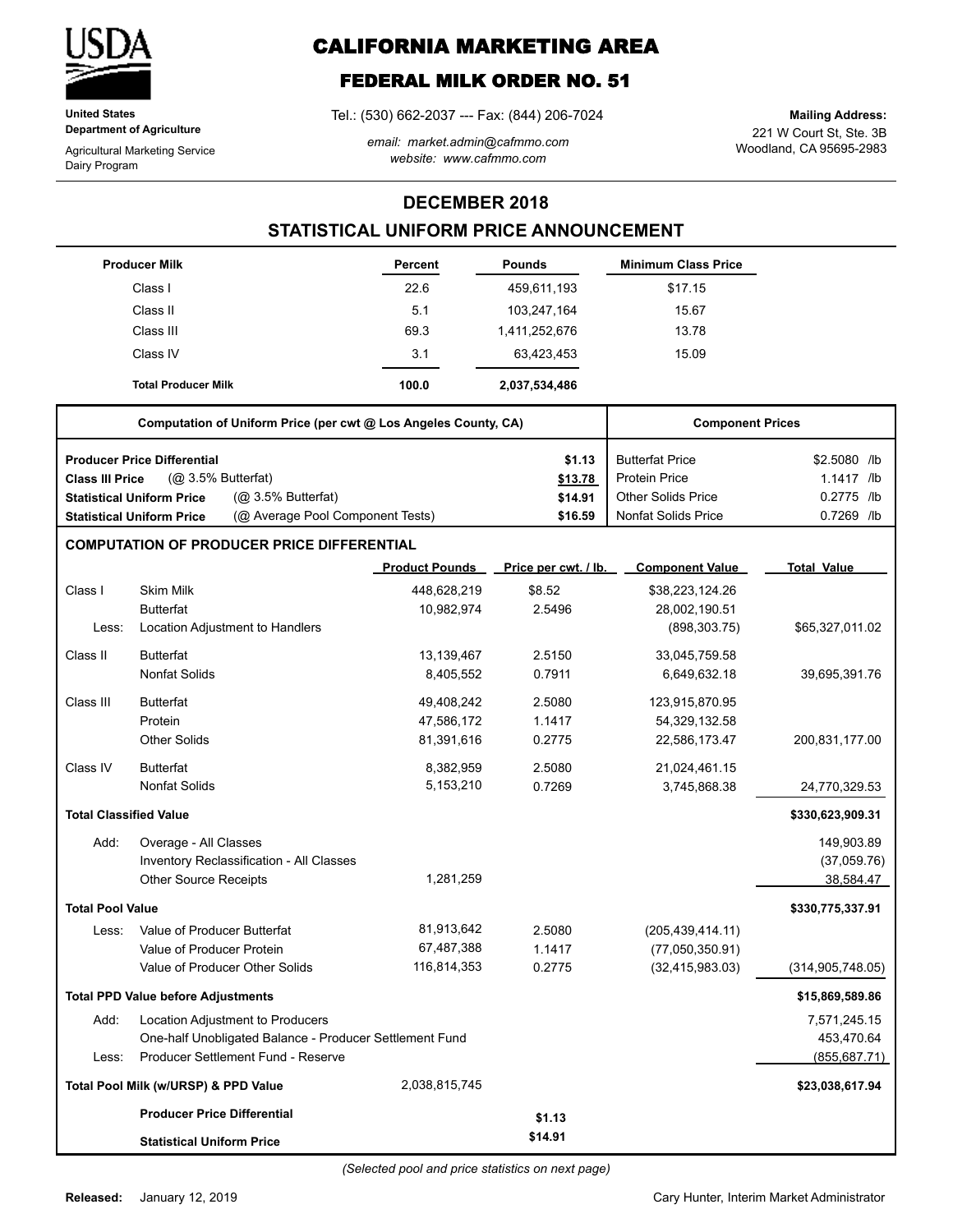# **CALIFORNIA MARKETING AREA**

## **FEDERAL MILK ORDER NO. 51**

| <b>Payment Schedule</b>                                      |                      |
|--------------------------------------------------------------|----------------------|
| <b>Payment Dates for the Month of:</b>                       | <b>DECEMBER 2018</b> |
| Payment TO the Producer Settlement Fund due on:              | January 16, 2019     |
| Payments FROM the Producer Settlement Fund made on:          | January 18, 2019     |
| Final payments TO a Cooperative Association must be made on: | January 18, 2019     |
| Final payments to Producers must be RECEIVED by:             | January 22, 2019     |
|                                                              |                      |

#### **Producer Price Differential and Statistical Uniform Price, by Zone Differential**

|                      | Zone<br>1/<br><b>Differential</b> | <b>Adjustment</b> | Producer<br><b>Price</b><br><b>Differential</b> | <b>Statistical</b><br><b>Uniform</b><br><b>Price</b> | 2/ |
|----------------------|-----------------------------------|-------------------|-------------------------------------------------|------------------------------------------------------|----|
|                      |                                   |                   | dollars per hundredweight                       |                                                      |    |
| <b>As Announced:</b> | 2.10                              | 0.00              | 1.13                                            | 14.91                                                |    |
| <b>Other Zones:</b>  | 2.00                              | (0.10)            | 1.03                                            | 14.81                                                |    |
|                      | 1.80                              | (0.30)            | 0.83                                            | 14.61                                                |    |
|                      | 1.70                              | (0.40)            | 0.73                                            | 14.51                                                |    |
|                      | 1.60                              | (0.50)            | 0.63                                            | 14.41                                                |    |

Differentials listed apply to zones included in the California Marketing Area. Outside of this area, differentials may be above or below this range. Differentials apply on a county basis. 1/

2/ Prices at 3.5 percent butterfat, 2.99 percent protein, and 5.69 percent other solids.

#### **Producer Milk Received by Component Pounds**

| <b>Producer Milk Receipts</b> | <b>Skim</b>   | <b>Butterfat</b> | <b>Protein</b><br><b>Pounds</b> | <b>Other Solids</b> | <b>Nonfat Solids</b> |
|-------------------------------|---------------|------------------|---------------------------------|---------------------|----------------------|
| Class I                       | 448,628,219   | 10.982.974       | 15.012.200                      | 26.752.991          | 41,765,191           |
| Class II                      | 90,107,697    | 13.139.467       | 3.029.702                       | 5,375,850           | 8.405.552            |
| Class III                     | .361,844,434  | 49.408.242       | 47,586,172                      | 81,391,616          | 128,977,788          |
| Class IV                      | 55,040,494    | 8,382,959        | 1,859,314                       | 3,293,896           | 5,153,210            |
| <b>Total Producer Milk</b>    | 1,955,620,844 | 81,913,642       | 67,487,388                      | 116,814,353         | 184,301,741          |

#### **Selected Pool Statistics**

| Average test of producer receipts: | <b>Butterfat</b>    | 4.02 % |
|------------------------------------|---------------------|--------|
|                                    | Protein             | 3.31%  |
|                                    | <b>Other Solids</b> | 5.73 % |
|                                    |                     |        |

#### **Administrative Assessment and Marketing Service Deduction**

| § 1000.85 - Assessment for order administration | \$0.080 per hundredweight |
|-------------------------------------------------|---------------------------|
| § 1000.86 - Deduction for marketing services    | \$0.050 per hundredweight |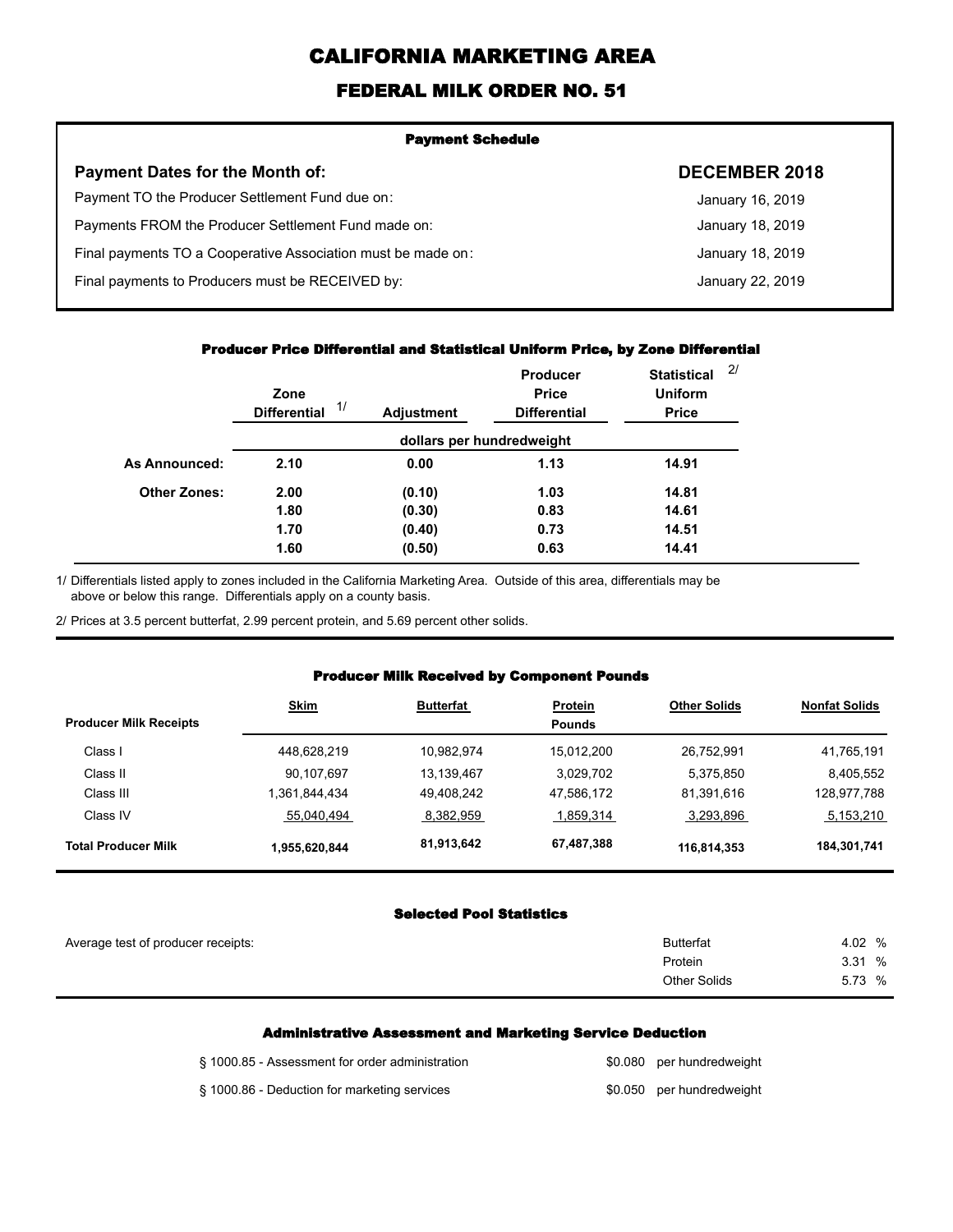# UNITED STATES DEPARTMENT OF AGRICULTURE AGRICULTURAL MARKETING SERVICE, DAIRY PROGRAMS

## Pool Handler Listing

### December 2018

## Federal Order No. 51

| <b>Plant Name</b>                   | Qualified<br><b>Status *</b> | <b>Plant</b><br>Location | <b>State</b> | County          | <b>Fips</b><br><b>State/County</b><br>Code | <b>Plant</b><br><b>Differential</b> | <b>Adjustment</b><br>from Base<br><b>Differential</b> |
|-------------------------------------|------------------------------|--------------------------|--------------|-----------------|--------------------------------------------|-------------------------------------|-------------------------------------------------------|
| Alta Dena North                     | <b>PD</b>                    | City Of Industry         | CA           | Los Angeles     | 06037                                      | \$2.10                              | \$0.00                                                |
| Alta Dena South                     | <b>PD</b>                    | City Of Industry         | CA           | Los Angeles     | 06037                                      | \$2.10                              | \$0.00                                                |
| Berkley Farms, Inc.                 | <b>PD</b>                    | Hayward                  | CA           | Alameda         | 06001                                      | \$1.80                              | (\$0.30)                                              |
| <b>Broguiere's Farm Fresh Dairy</b> | ED                           | Montebello               | CA           | Los Angeles     | 06037                                      | \$2.10                              | \$0.00                                                |
| Cal Poly Corporation                | ED                           | San Luis Obispo          | CA           | San Luis Obispo | 06079                                      | \$1.80                              | (\$0.30)                                              |
| California Dairies, Inc. 9c         | 9C                           | Visalia                  | CA           |                 |                                            |                                     |                                                       |
| California Natural Products         | $\mathsf{R}$                 | Lathrop                  | CA           | San Joaquin     | 06077                                      | \$1.70                              | (\$0.40)                                              |
| Clover-Stornetta Farms              | <b>PD</b>                    | Petaluma                 | CA           | Sonoma          | 06097                                      | \$1.80                              | (\$0.30)                                              |
| CROPP Coop 9c                       | 9C                           | LaFarge                  | WI           |                 |                                            |                                     |                                                       |
| <b>CSU Fresno Ag Foundation</b>     | ED                           | Fresno                   | CA           | Fresno          | 06019                                      | \$1.60                              | (\$0.50)                                              |
| Dairy Farmers of America, Inc. 9c   | 9C                           | Corona                   | CA           |                 |                                            |                                     |                                                       |
| De Jong's Dairy                     | ED                           | Wildomar                 | CA           | Riverside       | 06065                                      | \$2.00                              | (\$0.10)                                              |
| Driftwood Dairy, Inc.               | <b>PD</b>                    | El Monte                 | CA           | Los Angeles     | 06037                                      | \$2.10                              | \$0.00                                                |
| Farmdale Creamery, Inc.             | <b>PR</b>                    | San Bernardino           | CA           | San Bernardino  | 06071                                      | \$1.80                              | (\$0.30)                                              |
| <b>Foster Farms</b>                 | <b>PD</b>                    | Modesto                  | CA           | Stanislaus      | 06099                                      | \$1.70                              | (\$0.40)                                              |
| Gallo Cattle Co.                    | <b>PS</b>                    | Atwater                  | CA           | Merced          | 06047                                      | \$1.70                              | (\$0.40)                                              |
| Hollandia Dairy, Inc.               | <b>PD</b>                    | San Marcos               | CA           | San Diego       | 06073                                      | \$2.10                              | \$0.00                                                |
| <b>HP Hood LLC</b>                  | <b>PD</b>                    | Sacramento               | CA           | Sacramento      | 06067                                      | \$1.70                              | (\$0.40)                                              |

\*PD = Pool Distributing Plant, PS = Pool Supply Plant, PR = Partially Regulated Distributing Plant, 9C = Cooperative as Handler - No Plant Location, PH = Producer Handler, ED = Exempt Distributing Plant, OF = Other Federal Order Plant, PSS = Pool Supply System Plant, PU = Pool Unit Plant, R = ESL Distributing